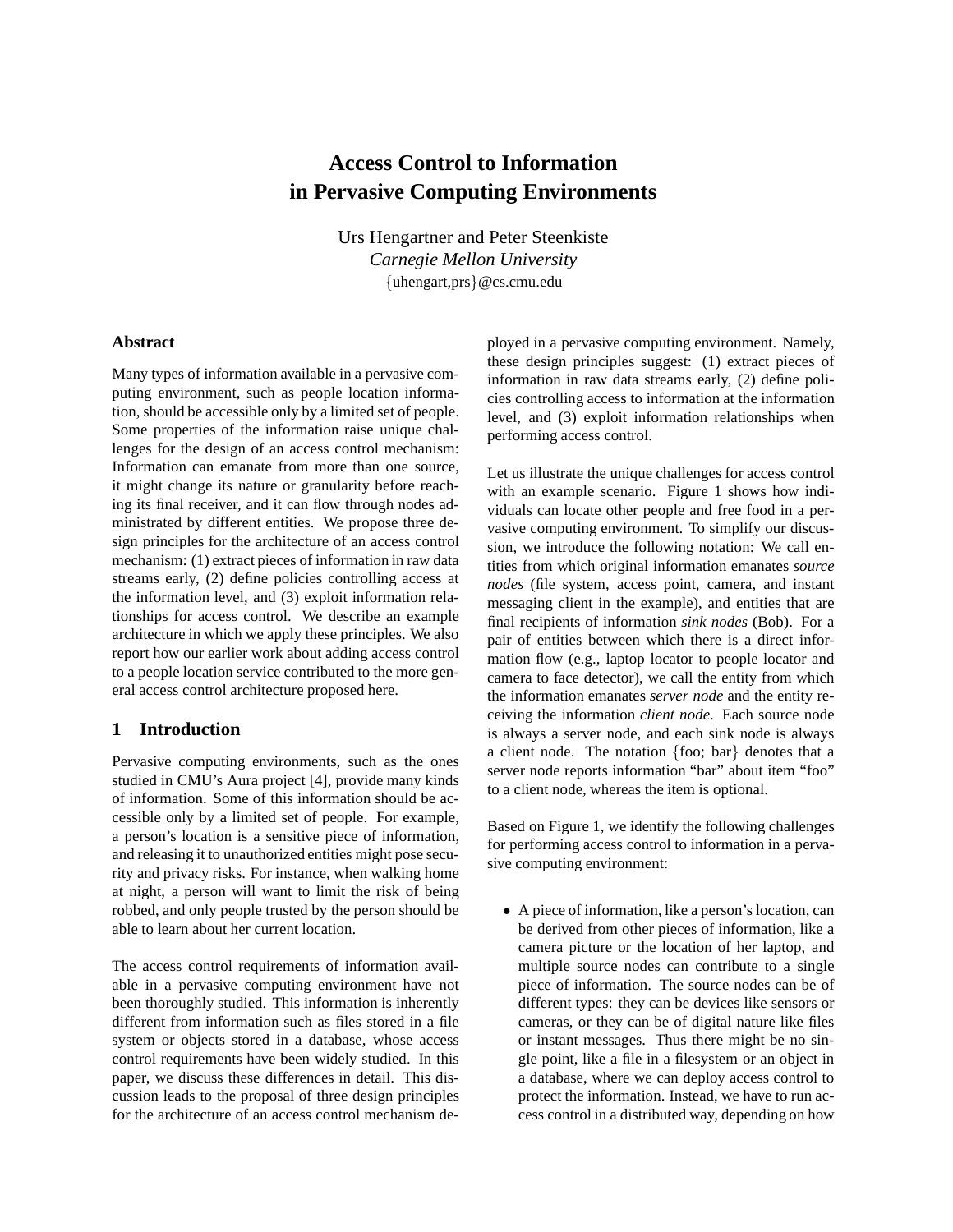

Figure 1: *Retrieval of location information about people and free food. The people locator gathers people location information from various nodes. The calendar parser extracts scheduling information from a user's calendar file.* The laptop locator returns the location of the wireless access point to which a user's laptop is connecting. The face recognizer maps between a person and a set of face parameters used by the face detector. The face detector detects faces in pictures delivered to it by cameras in a building. The free food locator locates free food by exploiting information from the food detector and the free food parser. The food detector detects food in camera pictures. The free food parser scans broadcast messages posted to an instant messaging application for messages announcing free *food. The filter reduces the granularity of Alice's location information before giving it to Bob.*

information is gathered and processed.

- Information can change in nature (e.g., a picture becomes becomes a user/location pair) or its granularity (e.g., "Room 8220" becomes "Pittsburgh") while flowing from the source to the sink node. The access control mechanism needs to be aware of these changes. For instance, it should be possible to grant only a small set of people access to a piece of information provided at a fine-grained level, whereas a larger set can have access to the same information provided at a more coarse-grained level. Access control to files or objects in a database covers only a single variant of a piece of information, being of a single granularity only.
- The nodes in the environment can be administrated by different entities. Thus access control needs to ensure that information flows only through nodes that are authorized to access the information. A filesystem or a database is typically run by a single administrative entity, and accessing remote filesystems from outside that domain, as, for example, in the case of the Andrew File System (AFS), requires extra configuration beforehand.

In addition to addressing these challenges, the access control infrastructure needs to offer flexible ways for granting entities access to information. Though this flexibility could also be useful for information like files or objects in a database, it becomes more important for information provided in a pervasive computing environment. As mentioned above, we should be able to grant access based on the granularity of information. We also require flexibility along the following lines:

- We should be able to grant access to an individual based on her context. An individual's context can consist of the current time, her current location, or her current activity. For example, Alice can allow Bob to access her location only during office hours.
- Depending on the environment, different entities should be able to grant access to information. For example, in a military environment, a central authority must perform this task, whereas in a university environment, individuals should be able to grant access to their personal information.
- Individuals should be able to let other people grant access for them. For example, an individual can have her doctor decide who should have access to her medical information, such as a sensor measuring her heart rate.

In the rest of this paper, we elaborate on how these challenges and requirements affect the design of an access control architecture deployed in a pervasive computing environment. In Section 2, we introduce three design principles for such an architecture. In Section 3, we present the design of our actual architecture. In Section 4, we discuss how our experience gained in designing and implementing an access control mechanism for a people location service contributed to the proposed design principles and architecture. In Section 5, we discuss related work. We conclude the paper in Section 6.

## **2 Design Principles**

In this section, we elaborate on three principles that we have followed in our design of an access control archi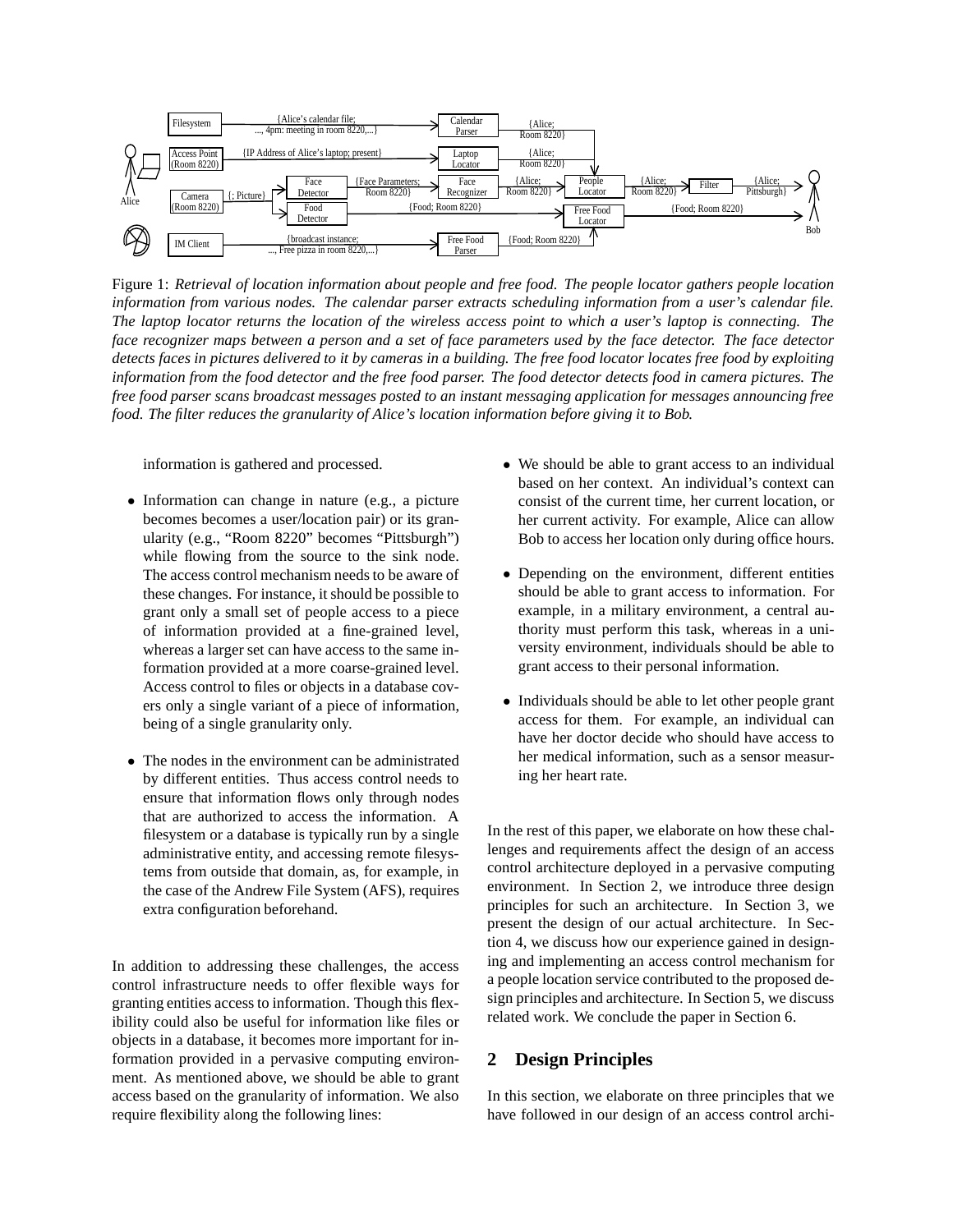tecture for information available in a pervasive computing environment.

#### **2.1 Extract Information Early**

This principle suggests that for raw data streams, such as a videostream, the pieces of information available in the stream should be extracted as early as possible. Access to the raw data streams should be strictly limited and granted only to the entity doing the extraction. For example, when exploiting cameras for locating people or free food, only the face and food recognizers should have access to the pictures delivered by the cameras. As soon as information has been extracted from a raw data stream, more entities can be granted access to the extracted information. However, these entities should not get access to the raw data stream, which has a lot of other information in it. For example, a person can be granted access to her location information as produced by the face recognizer, but not to the raw pictures. Similarly, each person in the organization can be granted access to the location of free food as produced by the free food parser, but not to the raw pictures.

#### **2.2 Define Policies at Information Level**

This principle suggests that users should not have to issue policies controlling access to information at the level of individual nodes. Instead, they should be able to define these policies at the information level. The principle is based on the observation that a pervasive computing environment consists of a lot of nodes. Therefore, the environment is going to require a lot of policies to control what nodes should have access to what information offered by other nodes. To reduce the burden on individual users, we do not have them issue low-level statements about nodes. Instead, we let them make high-level statements about information and relationships between information. For example, Alice should be able to state that "Bob can access my location information" and "Use the location of my laptop for locating me". She should not have to declare that "Bob can access my location information as provided by the people locator, which is derived from the location of my laptop as provided by the laptop locator" and "The people locator can access the location of my laptop as provided by the laptop locator". The high-level statements should be independent of the information flow, that is, users should not have to know about the architecture of the system and how information flows through the various nodes.

#### **2.3 Exploit Information Relationships**

This principle suggests that information relationships, as proposed by the second design principle, should be taken into account for access control. Such relationships can be exploited in different ways. We describe two examples. First, if there is a relationship specifying that the location of Alice's laptop should be used for locating her, the laptop locator will grant the people locator access to location information about Alice's laptop. This example is a straightforward mapping from a high-level information relationship to a low-level access control policy. Second, we can require that the people locator proves to the laptop locator that Bob has actually asked for the location of Alice and that Bob is entitled to get this information. This additional constraint implies that the people locator will not be able to ask the laptop locator for Alice's location unless it can present a valid request for the location of Alice. Therefore, we minimize damage in case of a break-in into the people locator; intruders will not be able to ask the laptop locator for the location of Alice since they are not able to generate a valid request for Alice's location (unless they explicitly have the right to generate such a request). This example shows that by exploiting additional knowledge available in an information relationship, we can make the access control process more robust.

## **3 Design of Access Control Mechanism**

Before forwarding a piece of information from a server to a client node, we need to validate that the client node is entitled to get the information. Two possible models for performing access control are end-to-end and stepby-step. In this section, we first discuss these two models and their application in the design of our access control architecture. We then describe our architecture.

#### **3.1 End-to-End vs. Step-by-Step Model**

In the end-to-end model, a source node validates that the sink node and all the nodes between the source and the sink node are authorized to receive the requested piece of information emanating from the source node. The source node then instructs all the nodes on the path to the sink node how to deal with the received information; these instructions can be sent together with the information. The advantage of this model is that access control is done at a single point; there are no redundant access control checks. The drawback of the model is that it puts a heavy load on a source node. The task of performing access control might be too heavyweight for resource-limited source nodes, such as a sensor. In addition, there might be multiple source nodes, so there is no single point at which we can perform access control. Another drawback is that a request for information has to flow through the entire system to the source node before an access control decision is made. Intermediate nodes process the request and potentially translate it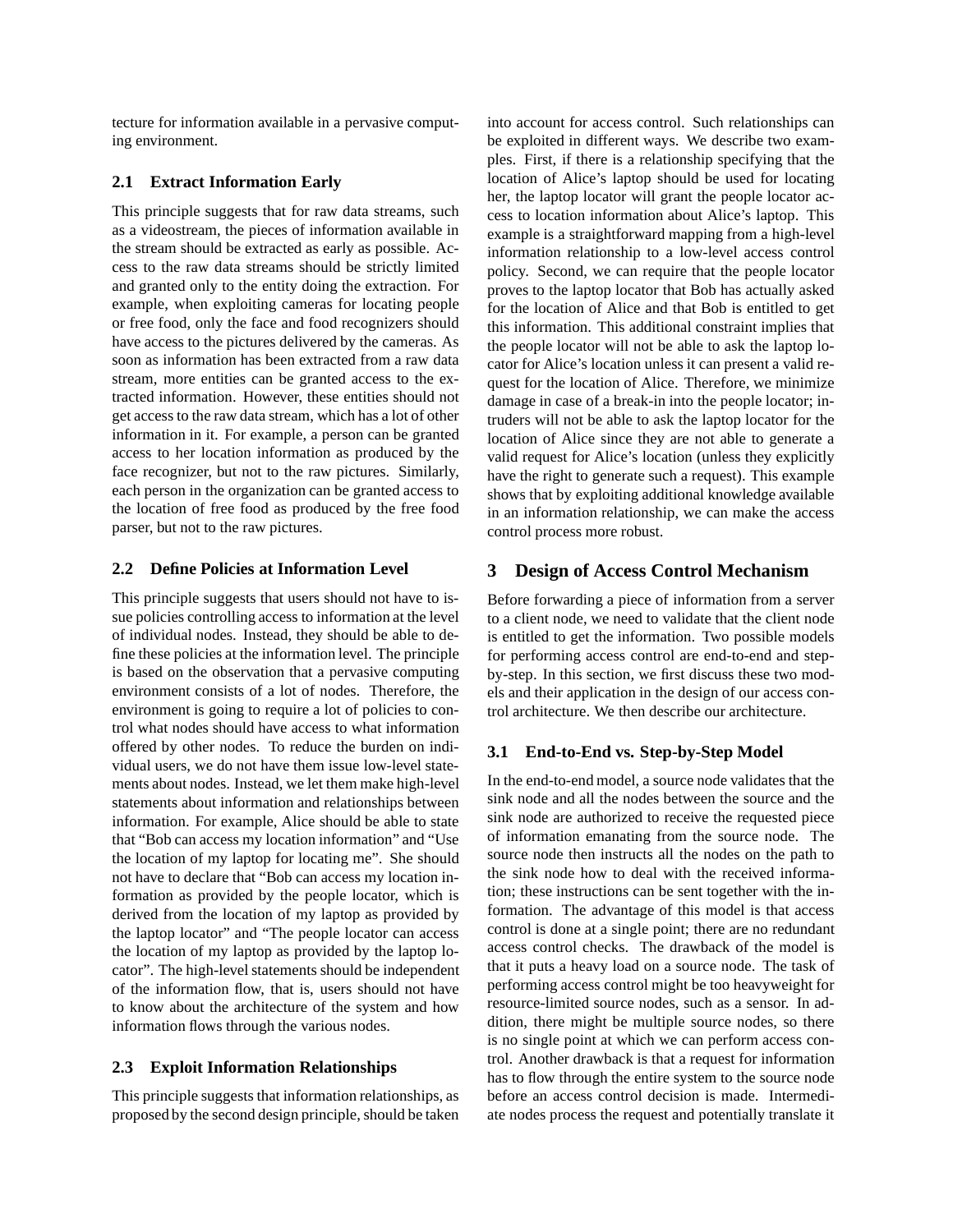

Figure 2: *Example information relationship and access right. Alice's location information is derived from the location of her laptop. Bob has coarse-grained access to Alice's location information.*

into different requests. Therefore, the end-to-end model is more prone to denial-of-service attacks.

In the step-by-step model, for each possible pair of server/client nodes participating in the information flow, the server node validates whether it should give information to the client node. The advantage of this model is that it distributes the access control load over multiple nodes. In addition, an invalid request can be thrown away immediately by the first node receiving the request, thus this method is less prone to denial-of-service attacks. The drawback of this model is that all nodes need to run access control, thus there might be redundant checks. In addition, all nodes need to be able to run access control checks. This requirement is difficult to fulfill when we want to support "dumb" nodes with limited functionality. For example, the filter node shown in Figure 1 might only be able to filter data, but not to run access control.

Our architecture is based on the step-by-step model. We extend the model to support dumb nodes by having them delegate the access control check to a node that is able to perform access control.

Let us now discuss how we apply this access control architecture in the example scenario shown in Figure 1. We limit our discussion to a subset of the nodes; the remaining nodes run access control in a similar way. The nodes uses the information relationship rule and the access right associated with Alice's location shown in Figure 2. Note that the figure does not determine the identity of the entity making these associations. Depending on the environment, this entity can be a central authority, or it can be Alice, whereas Alice can delegate this task to some other entity. Also note that we have to ensure that only valid information relationships are exploited in the access control process. For example, Alice should not be able to state that Bob's laptop should be used for locating her.

The nodes perform access control as follows: The fil-

ter is not able to perform any access control. It only filters location data as instructed by the people locator, and has the people locator take care of access control. The people locator validates that Bob has access to Alice's location information and at what granularity. It will instruct the filter to reduce the granularity of the information accordingly. It requests location information from the various location services, for example, from the laptop locator. The laptop locator validates that the location of Alice's laptop should be used to determine Alice's location by looking at the information relationship. In addition, as suggested by the third design principle, it can verify whether Bob has really asked for Alice's location information. The access point is a resource-constrained node; its access control ensures only that information is forwarded to the laptop locator, but not to any other nodes.

#### **3.2 Architecture**

Our access control architecture consists of two description languages and the actual access control mechanism.

We use the *policy description language* for the specification of policies controlling access to information. A policy lists the entities that are granted access to a particular piece of information. Policies, and thus the description language, should be flexible. For instance, it should be possible to grant access both to single entities and to groups of entities. In addition, policies should support the specification of various constraints (e.g., time intervals) that need to be fulfilled before access is granted. Also, it must be possible to specify the granularity of a piece of information to which access is given. Depending on the environment, different entities should be able to define these policies. The entity can be an individual or a central authority. For some environments, the individuals should have the option to delegate the decision about her access control policies to other entities. We can employ existing certificate-based trust management frameworks (e.g., KeyNote [2] or SDSI/SPKI [3]) to implement this component.

We use the *information description language* to describe information, its properties, and relationships between information. For example, Alice needs to be able to specify the granularity of information to give granularitybased access rights. In addition, if Alice wants her laptop's location to serve as her location, she needs to be able to explicitly define this relationship. Finally, if there are multiple services that provide location information, Alice must be able to define which of them provides her location information.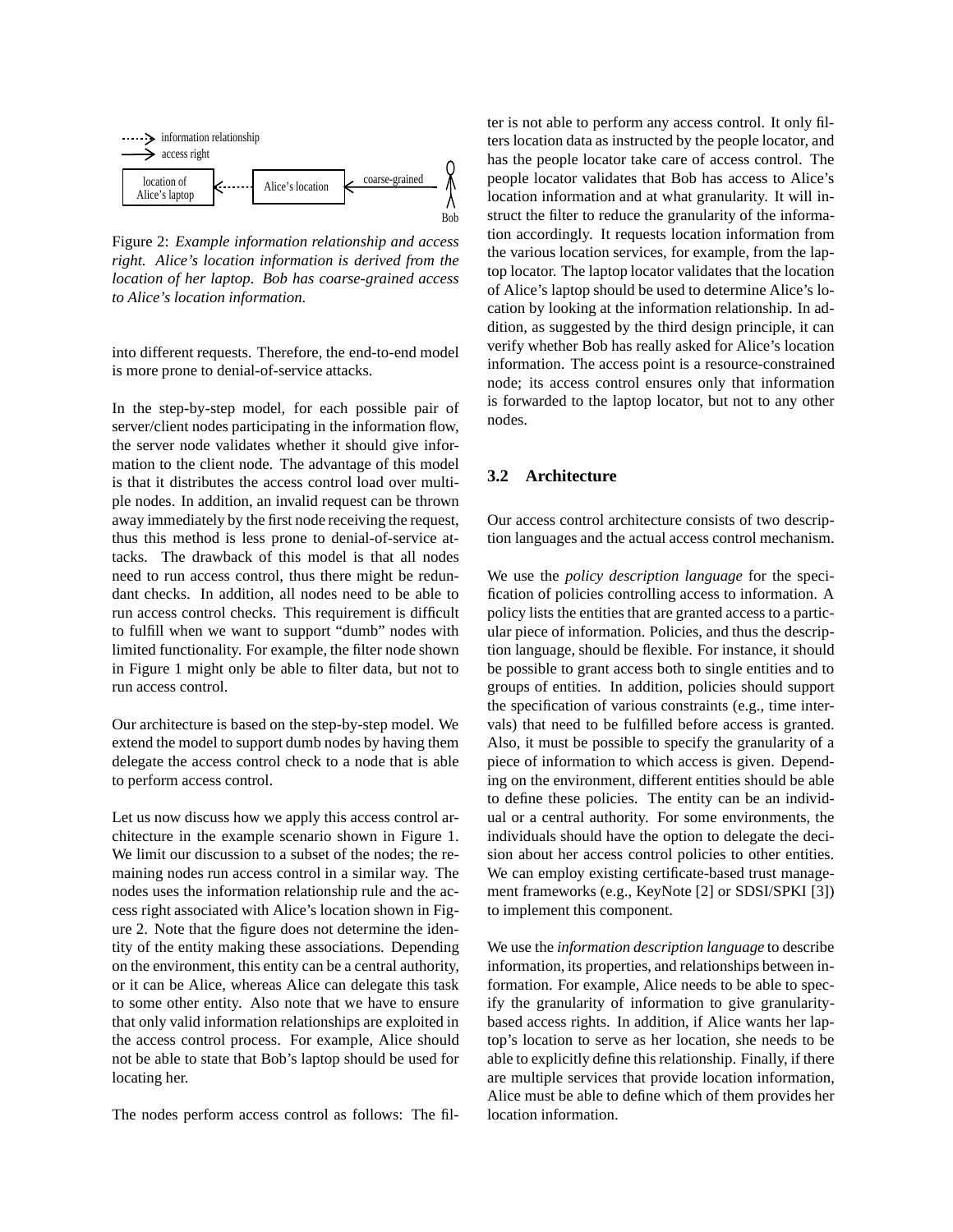At each server node participating in an information flow, the access control mechanism decides whether information should flow to the corresponding client node. To make this decision, the access control mechanism will use the policy and information description languages just described. More specifically, the access control mechanism works as follows.

First, the mechanism checks whether there is a policy allowing the information flow from the server node to the client node. In addition, all the constraints stated in the policy must be fulfilled, and the granularity of the information might have to be reduced. The policy description language lets the access control mechanism learn about the content of policies.

Second, the mechanism also exploits information relationships in the access control process, as suggested by the third design principle. Furthermore, it can exploit additional properties of the information. For example, anyone who has access to a piece of information offered at a fine-grained level should also have access to the same piece of information offered at a coarse-grained level. In addition, the mechanism might be able to automatically derive the access control policy of a piece of information derived from other pieces of information. Namely, it can combine the access control policies of these pieces to form the access control policy of the derived piece. For the combination, we can, for example, exploit principles from Myers and Liskov's decentralized label model [10]. The information description language lets the access control mechanism learn about the characteristics of information.

Finally, to avoid snooping attacks on information exchanged between nodes, the mechanism needs to encrypt this information. We cannot employ end-to-end encryption since intermediate nodes have to be able to process the information flowing through them.

# **4 People Locator Service**

We have built a service for locating people and are currently deploying it at Carnegie Mellon [5]. The service uses multiple sources for locating people, namely, login information, calendar information, and device location information. We have included access control in the design of our service, and the experience gathered during its development and implementation has contributed to the architecture proposed in this paper.

We use SPKI/SDSI digital certificates [3] for specifying different types of decisions, such as policies controlling access to information, and performing the access control check. For example, in the following certificate, Alice grants Bob access to her location information at a coarse-grained level only. Bob can locate Alice only if she is at the locations specified in the certificate and during the listed time intervals. (The signature belonging to the certificate is not shown.)

```
(cert (issuer (public key of alice))
(subject (public key of bob))
(tag (policy alice
  (* prefix world.cmu.wean)
   (* set (monday (* range numeric
                 ge #8000# le #1200#))
           (tuesday (* range numeric
                 ge #1300# le #1400#)))
  coarse-grained)))
```
The example shows that we can define flexible access control policies in the tag section of a certificate. Therefore, we are planning on employing SPKI/SDSI certificates in the more general access control architecture. But we have also identified a limitation of this mechanism. The fixed sequential ordering of the access control constraints in the tag section limits the type of constraints that users can specify. It is not possible for users to include additional, individual constraints (such as customized filters) in their certificates.

Clients of our service contact the people locator node. To limit risk in case of a break-in, we do not allow this node to actively ask the various source nodes for information. Instead, it can only forward requests received from its clients to them. These nodes return information to the people locator node only if the entity setting up the access control policy for the requested information trusts this node. While this mechanism is sufficient for the people locator service, it is not flexible enough for a more general system. Forwarding requests assumes that each node provides the same type of information; it does not support the case where nodes offer different types of information (e.g., the location of a device instead of the location of a person). In addition, the notion of trust is rather awkward since it is not directly coupled to the information to which access is controlled. Instead, it is coupled to nodes. These shortcomings lead us to propose the second and third design principle.

# **5 Related Work**

Previous work about dealing with intermediate nodes between a source and a sink node includes, for example, Howell and Kotz's quoting gateways [6] and Neuman's proxy-based authorization [11]. In this related work, there is typically only one intermediate node between the source and the sink node, whereas in a pervasive computing environment, there can be an unlimited number of nodes. In addition, in the related work, the